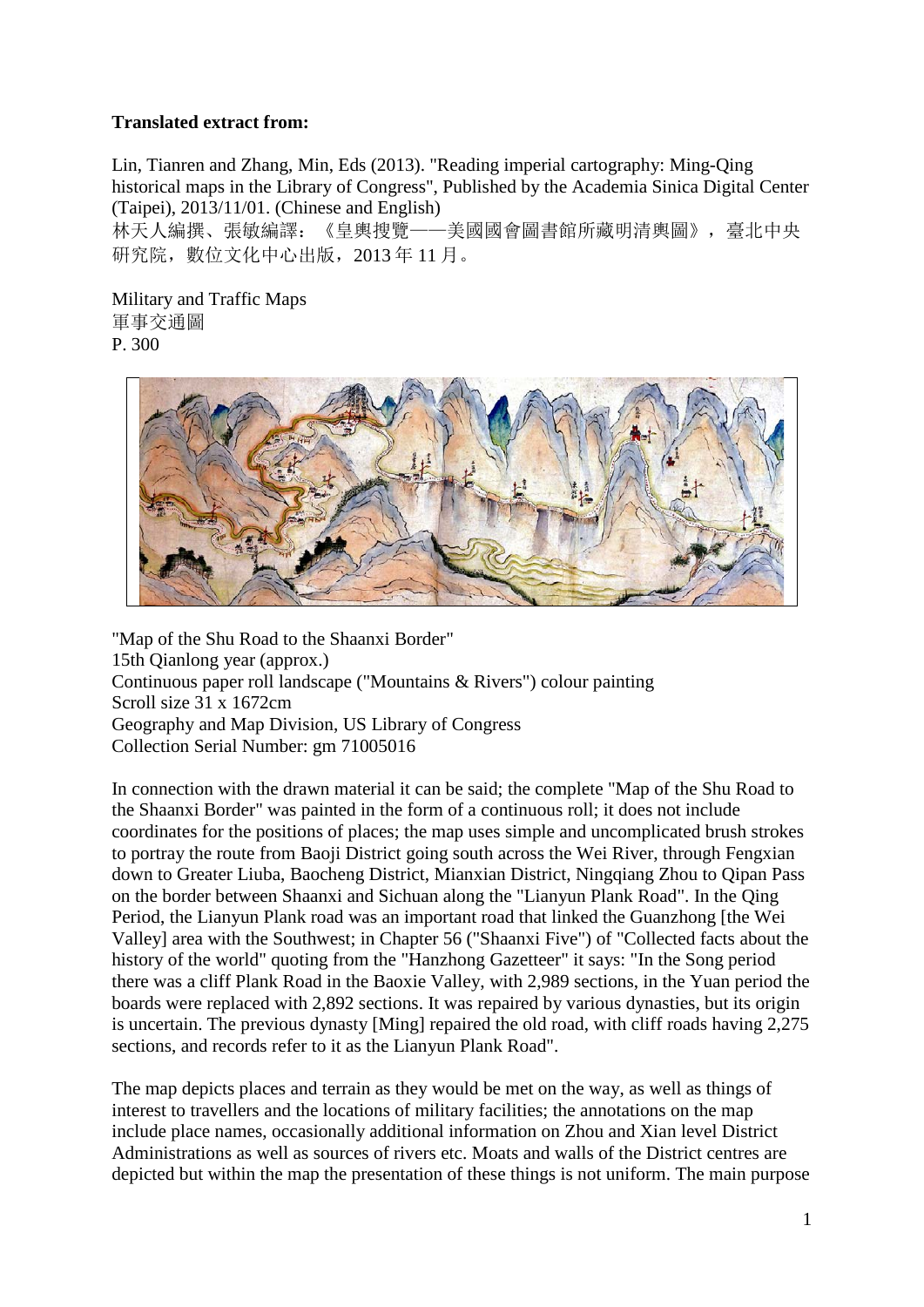of the map was not to exhibit great artistic merit, rather it was functional; so that travellers and merchants travelling from Shaanxi to Sichuan could find their way; also on the map can be found additional annotations with similar purpose as the earlier annotations, and all emphasise the functional nature of the map.

On the map, in the Hanzhong Fu jurisdiction, Greater Liuba has not yet become a "Ting". In the 15th Qianlong year (1750), it changed from a postal station to Liuba Ting (District Level), and was governed by an Official relocated there (reference: Ch. 2 "Liuba Ting Gazetteer"; cited in "Development of Qing Geography" by Zhao Quancheng, Qilu University, "China Studies Research Institute" Special Edition, 1941): in the 40th [Qianlong] year (1775), in a report to the Emperor, the Shaanxi Circuit Inspector Bi Yuanshu wrote: "Hanzhong Fu Liuba Ting Tongpan changed to a Tongzhi official from Hanzhong Fu" (reference: Ch. 979 "History of Gaozong", March of the 40th Qianlong year); on the map Greater Liuba has been annotated at a later time by another person in a few characters saying "The Hanzhong Fu Tongzhi lives at this place"; [thus] it is judged that this map was drawn on or about 1750, and completed at the latest by 1775. There are different ideas about when the map was (originally) painted; Feng Suiping judged it to be between the 30th and 40th Qianlong years (1765-1775) (Reference: Feng Suiping "Further investigation of the Qing period 'Map of the Shu Road to the Shaanxi border'", Wenbo (Museums & Cultural Relics), Number 2, 2010), Li Xiaocong judged it to be between the 16th Qianlong year and the 25th Jiaqing year (1751-1775) which is somewhat different (Reference: Li Xiaocong "Summaries of holdings in the US Library of Congress' Collection of ancient Chinese maps", Beijing, Cultural Press, October 2004, p.130). There are differences between the interpretations but they are all decided by annotations in the map relating to the time when Liuba changed to Liuba Ting.

Related material in the collection of the Palace Museum for comparison and research includes "Strategic maps for the defence of Shanxi" (General Maps 020918-8020919) and the 8th Daoguang year (1828) "Memorial to the Emperor by the acting Governor-General of Shaanxi Minister Xu Xin, 'List of repairs to the Plank Roads'", (Archives of the Ministry of Defence 059660) .

(For more information on this Map look [HERE\)](http://www.qinshuroads.org/LOC_Scroll_web/LOC_Scroll.htm).

陝境蜀道圖 清乾隆十五年前後(1750-) 1 幅 紙本彩繪山水畫法 卷軸 31 x 1672cm 美國國會圖書館地圖部 館藏登錄號: gm 71005016

圖題《陝境蜀道圖》,係依圖繪內容而定;全圖採長卷形式繪製,不強調方位座標; 全圖筆觸簡單描繪自寶雞縣南下穿渭河,經鳳縣城抵大留垻、褒城縣、沔縣、寧羌州 至秦蜀接壤的七盤關等地之間的「連雲棧道」。連雲棧道是清代關中地區與西南聯繫 最重要的道路;《讀史方輿紀要》卷五十六〈陝西五〉引《漢中志》載 : 「褒斜谷 中,宋時有棧閣 二千九百八十九間,元時有板閣二千八百九十二間。歷代製作,增損 不定。 前朝因故址修造,約為棧閣二千二百七十五間,統名之曰連雲棧。」